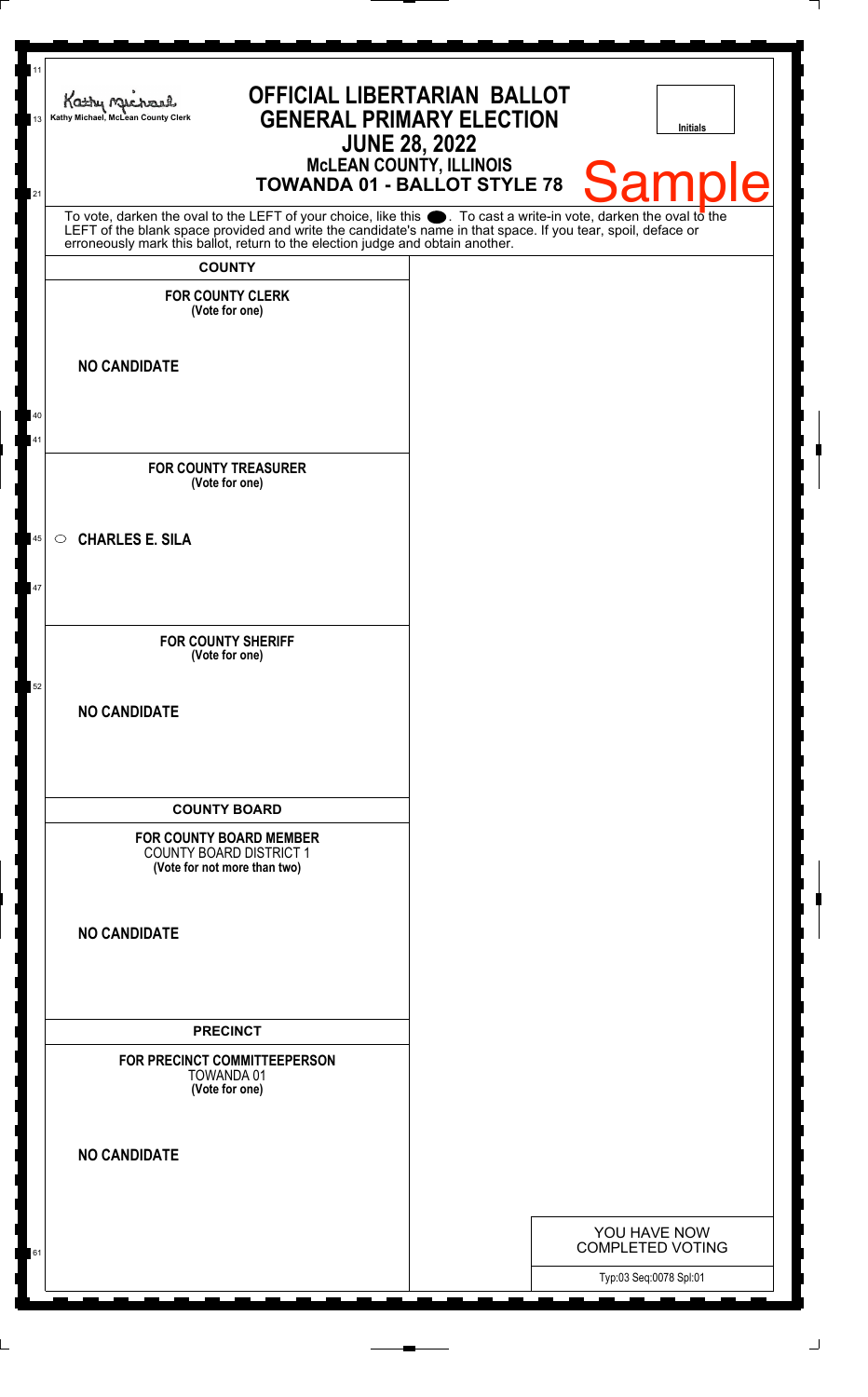| 11<br>Kathy Michael<br>Kathy Michael, McLean County Clerk<br>13                                                                                                                                                               | <b>OFFICIAL LIBERTARIAN BALLOT</b><br><b>GENERAL PRIMARY ELECTION</b> | <b>JUNE 28, 2022</b>           |                                                   | <b>Initials</b> |
|-------------------------------------------------------------------------------------------------------------------------------------------------------------------------------------------------------------------------------|-----------------------------------------------------------------------|--------------------------------|---------------------------------------------------|-----------------|
| 21                                                                                                                                                                                                                            | TOWANDA 01 - BALLOT STYLE 79                                          | <b>McLEAN COUNTY, ILLINOIS</b> |                                                   | <b>Sample</b>   |
| To vote, darken the oval to the LEFT of your choice, like this . To cast a write-in vote, darken the oval to the LEFT of the blank space provided and write the candidate's name in that space. If you tear, spoil, deface or |                                                                       |                                |                                                   |                 |
| <b>COUNTY</b>                                                                                                                                                                                                                 |                                                                       |                                |                                                   |                 |
| <b>FOR COUNTY CLERK</b><br>(Vote for one)                                                                                                                                                                                     |                                                                       |                                |                                                   |                 |
| <b>NO CANDIDATE</b>                                                                                                                                                                                                           |                                                                       |                                |                                                   |                 |
| 40<br>41                                                                                                                                                                                                                      |                                                                       |                                |                                                   |                 |
| <b>FOR COUNTY TREASURER</b><br>(Vote for one)                                                                                                                                                                                 |                                                                       |                                |                                                   |                 |
| <b>CHARLES E. SILA</b><br>45<br>$\circ$                                                                                                                                                                                       |                                                                       |                                |                                                   |                 |
| 47                                                                                                                                                                                                                            |                                                                       |                                |                                                   |                 |
| <b>FOR COUNTY SHERIFF</b><br>(Vote for one)                                                                                                                                                                                   |                                                                       |                                |                                                   |                 |
| <b>NO CANDIDATE</b><br>53                                                                                                                                                                                                     |                                                                       |                                |                                                   |                 |
| <b>COUNTY BOARD</b>                                                                                                                                                                                                           |                                                                       |                                |                                                   |                 |
| <b>FOR COUNTY BOARD MEMBER</b><br><b>COUNTY BOARD DISTRICT 1</b><br>(Vote for not more than two)                                                                                                                              |                                                                       |                                |                                                   |                 |
| <b>NO CANDIDATE</b>                                                                                                                                                                                                           |                                                                       |                                |                                                   |                 |
| <b>PRECINCT</b>                                                                                                                                                                                                               |                                                                       |                                |                                                   |                 |
| FOR PRECINCT COMMITTEEPERSON<br>TOWANDA 01<br>(Vote for one)                                                                                                                                                                  |                                                                       |                                |                                                   |                 |
| <b>NO CANDIDATE</b>                                                                                                                                                                                                           |                                                                       |                                |                                                   |                 |
|                                                                                                                                                                                                                               |                                                                       |                                | YOU HAVE NOW                                      |                 |
| 61                                                                                                                                                                                                                            |                                                                       |                                | <b>COMPLETED VOTING</b><br>Typ:03 Seq:0079 Spl:01 |                 |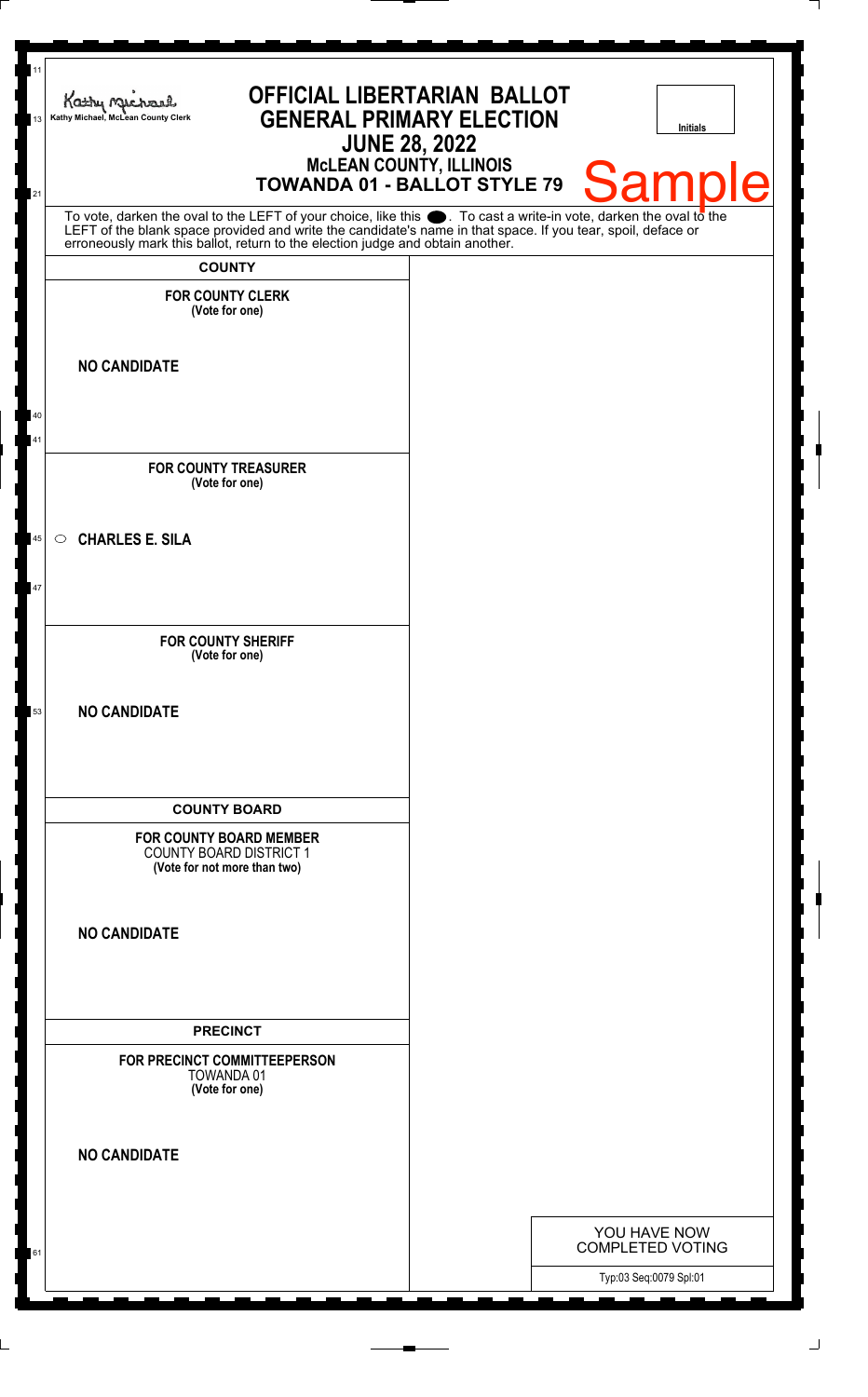| 11<br>13 | <b>OFFICIAL LIBERTARIAN BALLOT</b><br>Kathy Michael<br><b>GENERAL PRIMARY ELECTION</b><br>Kathy Michael, McLean County Clerk<br><b>JUNE 28, 2022</b>                                                                                                                                                                   |  | <b>Initials</b>                         |  |  |  |
|----------|------------------------------------------------------------------------------------------------------------------------------------------------------------------------------------------------------------------------------------------------------------------------------------------------------------------------|--|-----------------------------------------|--|--|--|
| 21       | <b>McLEAN COUNTY, ILLINOIS</b><br>TOWANDA 01 - BALLOT STYLE 80                                                                                                                                                                                                                                                         |  | <b>Sample</b>                           |  |  |  |
|          | To vote, darken the oval to the LEFT of your choice, like this $\bullet$ . To cast a write-in vote, darken the oval to the LEFT of the blank space provided and write the candidate's name in that space. If you tear, spoil, deface<br>erroneously mark this ballot, return to the election judge and obtain another. |  |                                         |  |  |  |
|          | <b>COUNTY</b>                                                                                                                                                                                                                                                                                                          |  |                                         |  |  |  |
|          | <b>FOR COUNTY CLERK</b><br>(Vote for one)                                                                                                                                                                                                                                                                              |  |                                         |  |  |  |
|          | <b>NO CANDIDATE</b>                                                                                                                                                                                                                                                                                                    |  |                                         |  |  |  |
| 40<br>41 |                                                                                                                                                                                                                                                                                                                        |  |                                         |  |  |  |
|          | <b>FOR COUNTY TREASURER</b><br>(Vote for one)                                                                                                                                                                                                                                                                          |  |                                         |  |  |  |
| 45       | <b>CHARLES E. SILA</b><br>$\circ$                                                                                                                                                                                                                                                                                      |  |                                         |  |  |  |
| 47       |                                                                                                                                                                                                                                                                                                                        |  |                                         |  |  |  |
|          | <b>FOR COUNTY SHERIFF</b><br>(Vote for one)                                                                                                                                                                                                                                                                            |  |                                         |  |  |  |
| 54       | <b>NO CANDIDATE</b>                                                                                                                                                                                                                                                                                                    |  |                                         |  |  |  |
|          | <b>COUNTY BOARD</b><br><b>FOR COUNTY BOARD MEMBER</b><br><b>COUNTY BOARD DISTRICT 2</b><br>(Vote for not more than two)                                                                                                                                                                                                |  |                                         |  |  |  |
|          | <b>NO CANDIDATE</b>                                                                                                                                                                                                                                                                                                    |  |                                         |  |  |  |
|          | <b>PRECINCT</b><br>FOR PRECINCT COMMITTEEPERSON<br>TOWANDA 01<br>(Vote for one)                                                                                                                                                                                                                                        |  |                                         |  |  |  |
|          | <b>NO CANDIDATE</b>                                                                                                                                                                                                                                                                                                    |  |                                         |  |  |  |
| 61       |                                                                                                                                                                                                                                                                                                                        |  | YOU HAVE NOW<br><b>COMPLETED VOTING</b> |  |  |  |
|          |                                                                                                                                                                                                                                                                                                                        |  | Typ:03 Seq:0080 Spl:01                  |  |  |  |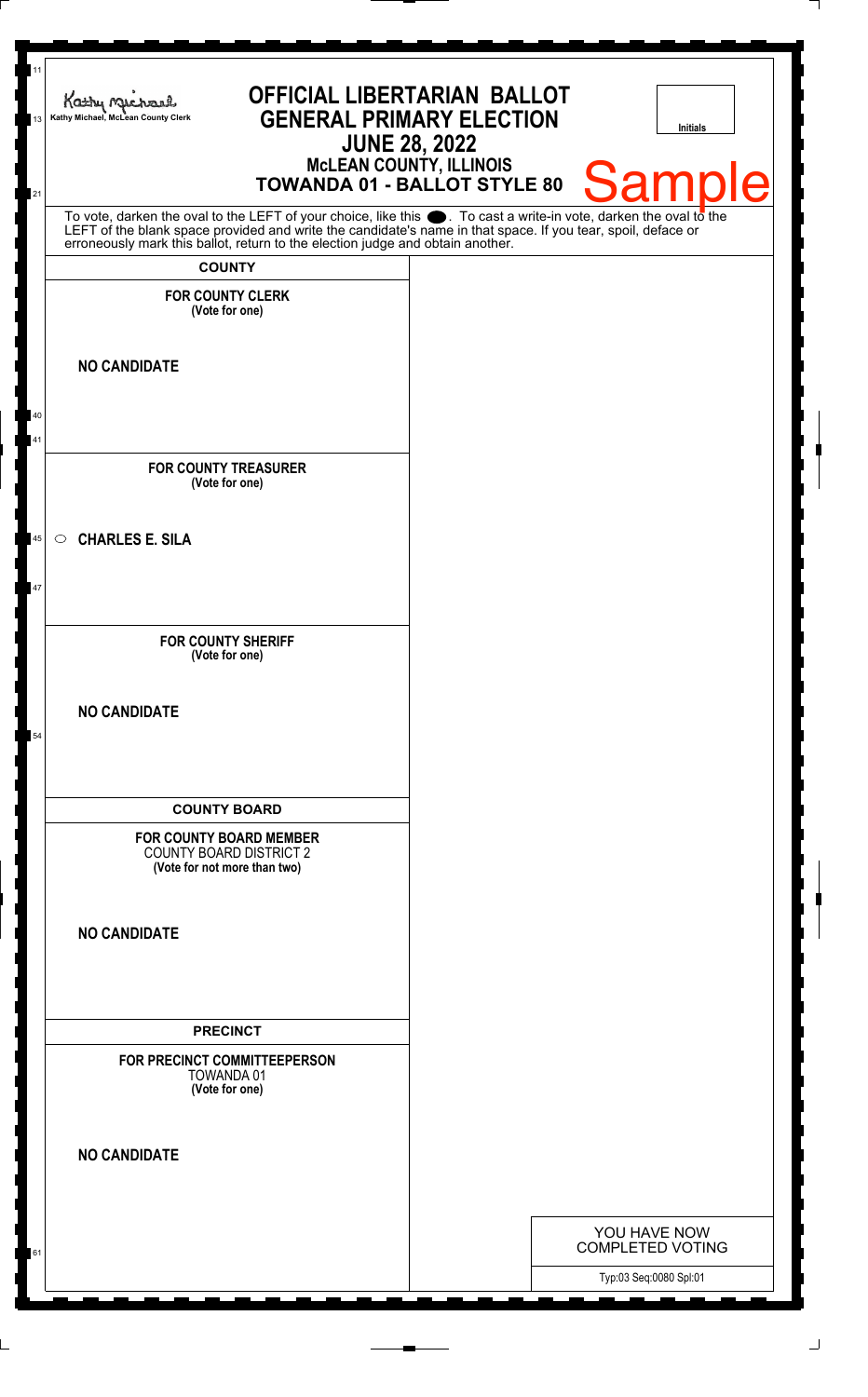| 11<br>13 | <b>OFFICIAL LIBERTARIAN BALLOT</b><br>Kathy Michael<br><b>GENERAL PRIMARY ELECTION</b><br>Kathy Michael, McLean County Clerk<br><b>JUNE 28, 2022</b><br><b>MCLEAN COUNTY, ILLINOIS</b>                                        | <b>Initials</b>         |
|----------|-------------------------------------------------------------------------------------------------------------------------------------------------------------------------------------------------------------------------------|-------------------------|
| 21       | <b>TOWANDA 01 - BALLOT STYLE 81</b>                                                                                                                                                                                           | <b>Sample</b>           |
|          | To vote, darken the oval to the LEFT of your choice, like this . To cast a write-in vote, darken the oval to the LEFT of the blank space provided and write the candidate's name in that space. If you tear, spoil, deface or |                         |
|          | <b>COUNTY</b>                                                                                                                                                                                                                 |                         |
|          | <b>FOR COUNTY CLERK</b><br>(Vote for one)                                                                                                                                                                                     |                         |
|          | <b>NO CANDIDATE</b>                                                                                                                                                                                                           |                         |
| 40       |                                                                                                                                                                                                                               |                         |
| 41       |                                                                                                                                                                                                                               |                         |
|          | <b>FOR COUNTY TREASURER</b><br>(Vote for one)                                                                                                                                                                                 |                         |
| 45       | <b>CHARLES E. SILA</b><br>$\circ$                                                                                                                                                                                             |                         |
|          |                                                                                                                                                                                                                               |                         |
| 48       |                                                                                                                                                                                                                               |                         |
|          | <b>FOR COUNTY SHERIFF</b>                                                                                                                                                                                                     |                         |
| 51       | (Vote for one)                                                                                                                                                                                                                |                         |
|          | <b>NO CANDIDATE</b>                                                                                                                                                                                                           |                         |
|          |                                                                                                                                                                                                                               |                         |
|          |                                                                                                                                                                                                                               |                         |
|          | <b>COUNTY BOARD</b>                                                                                                                                                                                                           |                         |
|          | <b>FOR COUNTY BOARD MEMBER</b><br><b>COUNTY BOARD DISTRICT 10</b><br>(Vote for not more than two)                                                                                                                             |                         |
|          |                                                                                                                                                                                                                               |                         |
|          | <b>NO CANDIDATE</b>                                                                                                                                                                                                           |                         |
|          |                                                                                                                                                                                                                               |                         |
|          |                                                                                                                                                                                                                               |                         |
|          | <b>PRECINCT</b><br>FOR PRECINCT COMMITTEEPERSON                                                                                                                                                                               |                         |
|          | TOWANDA 01<br>(Vote for one)                                                                                                                                                                                                  |                         |
|          |                                                                                                                                                                                                                               |                         |
|          | <b>NO CANDIDATE</b>                                                                                                                                                                                                           |                         |
|          |                                                                                                                                                                                                                               |                         |
|          |                                                                                                                                                                                                                               | YOU HAVE NOW            |
| 61       |                                                                                                                                                                                                                               | <b>COMPLETED VOTING</b> |
|          |                                                                                                                                                                                                                               | Typ:03 Seq:0081 Spl:01  |